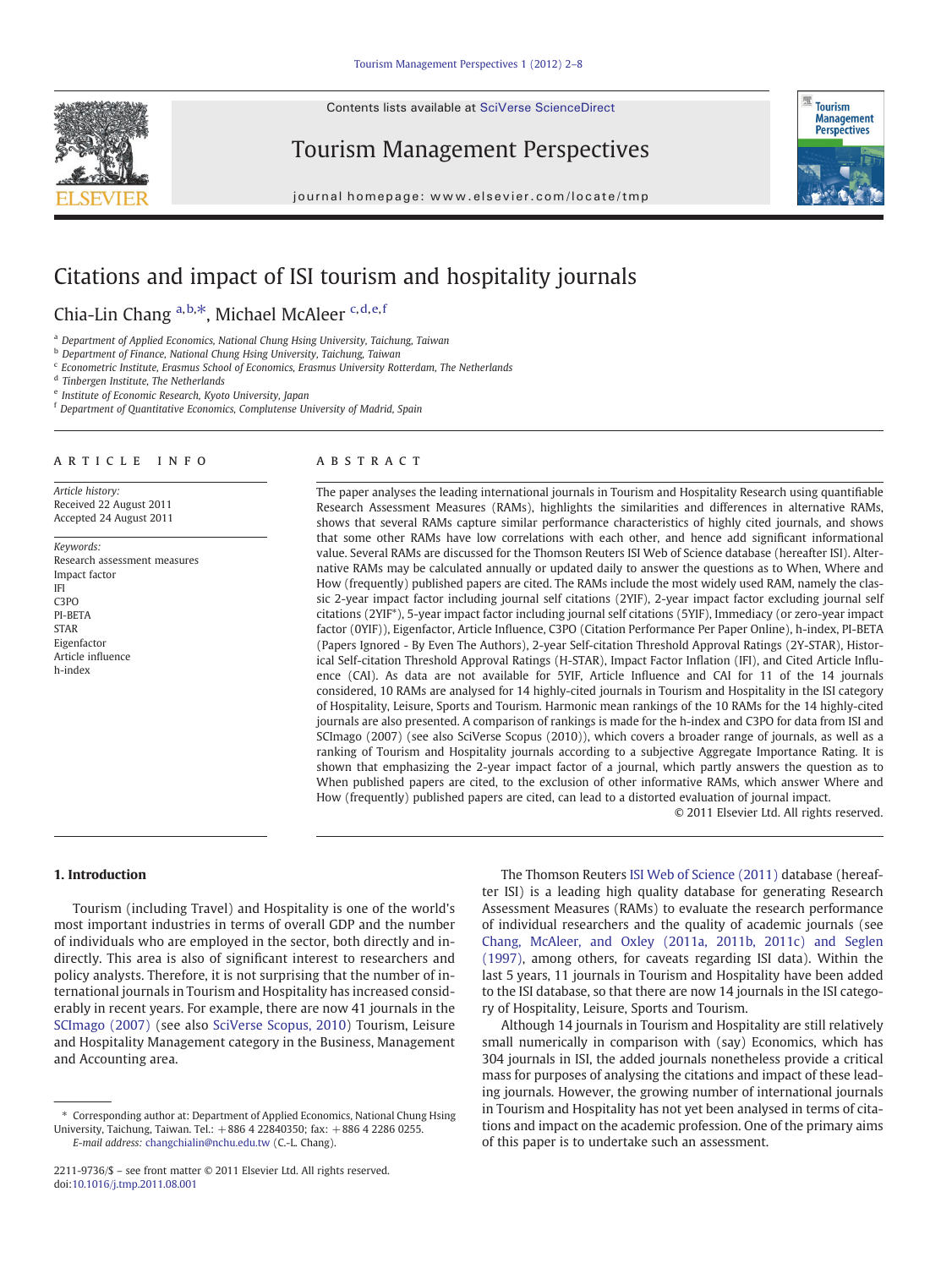Publishing high quality research is fundamental to scientific progress. Consequently, it is essential to evaluate the research output and impact of individual researchers. The perceived research performance of individual researchers can be crucial for hiring, promotion and tenure decisions in many countries worldwide. In the absence of appropriate information regarding the perceived quality of an individual's research output, the perceived quality of academic journals, however measured, has frequently been used as a guide, albeit inexact, for determining the quality of academic research publications. Such a proxy may not be especially meaningful for established researchers, whereby their impact can be measured by the number of citations for specific papers as well as the total number of citations. However, for early career researchers, who may not yet have many citations, the quality of their research is frequently based on the perceived quality of the journals in which they have published.

It is well known that the perceived quality of a journal can be an inappropriate and misleading proxy for the perceived quality of a paper that has been published in the journal. The quality and impact of an academic journal are typically based on outstanding papers that have already been published in the journal. However, publication in a leading journal should not be taken to be an accurate reflection of the quality of a published paper, especially when the paper has not yet received many, or any, citations. In this regard, [Seglen \(1997\)](#page--1-0) finds that, although the citations rates of published papers determine the impact factor of journals, the reverse does not hold.

Leading journals publish important papers, though they may not publish many important papers. Such journals typically increase the visibility of the research findings of published papers, which may subsequently lead to higher citations. Otherwise, there would seem to be little point in publishing in leading journals, especially as the primary purpose in writing papers is to be cited, rather than just being published.

The acceptance of a paper for publication in a journal is typically based on the purported expertise of a few members of the Editorial Board and referees. These professionals determine the rejection rate of a journal before publication. However, members of editorial boards and referees can, and do, make mistakes. After a paper has been published in a journal, the implicit rejection rate depends on the worldwide academic professional community. Consequently, the proportion of published papers that is ignored by the profession, and by even the authors, is an important (non-) impact performance measure after publication. The community of academic scholars worldwide is less likely to make serious errors regarding the quality of academic research papers after they have been published, especially after several years have passed, than a small group of Editorial Board members and referees who are required to make (frequently incorrect) judgments regarding the quality of a paper before it is published in a journal.

Citations capture both the impact of a journal and the impact or performance of individual researchers. Citations should be, and are, more important than publications for individual researchers, especially in the sciences. As the only quantitative way in which to evaluate journal impact is through citations, it is not surprising that all RAMs are based on citations.

This paper examines the importance of RAMs as viable rankings criteria in Tourism and Hospitality, attempts to answer the questions as to When, Where and How (frequently) published papers are cited in leading Tourism and Hospitality journals, and evaluates the usefulness of 10 existing RAMs for 14 leading journals in Tourism and Hospitality in the ISI category of Hospitality, Leisure, Sports and Tourism.

The plan of the remainder of the paper is as follows. Section 2 presents some key RAMs using ISI data that may be calculated annually or updated daily, including the most widely used RAM, namely the classic 2-year impact factor including journal self citations (2YIF), 2-year impact factor excluding journal self citations (2YIF\*), 5-year impact factor including journal self citations (5YIF), Immediacy (or zero-year impact factor (0YIF)), Eigenfactor, Article Influence, C3PO (Citation Performance Per Paper Online), h-index, PI-BETA (Papers Ignored - By Even The Authors), 2-year Self-citation Threshold Approval Ratings (2Y-STAR), Historical Self-citation Threshold Approval Ratings (H-STAR), Impact Factor Inflation (IFI), and Cited Article Influence (CAI). [Section 3](#page--1-0) discusses and analyses 10 RAMs for 14 leading journals in Tourism and Hospitality in the ISI category of Hospitality, Leisure, Sports and Tourism. In [Section 4,](#page--1-0) a comparison of rankings is made for the h-index and C3PO for data from ISI and [SCImago \(2007\)](#page--1-0) (see also [SciVerse Scopus, 2010\)](#page--1-0), which covers a broader range of journals, as well as a ranking of Tourism and Hospitality journals according to a subjective Aggregate Importance Rating. [Section 5](#page--1-0) summarizes the outcomes.

#### 2. Research Assessment Measures (RAM)

The RAMs are intended as descriptive statistics to capture journal impact and performance, and are not based on a mathematical model. Hence, in what follows, no optimization or estimation is required in calculating the alternative RAMs.

As the alternative RAMs that are provided in ISI and in several recent publications may not be widely known, this section provides a brief description and definition of 13 RAMs that may be calculated annually or updated daily to answer the questions as to When, and Where and How (frequently), published papers are cited. The answers to When published papers are cited are based on {2YIF, 2YIF\*, 5YIF, Immediacy}, and the answers to Where and How (frequently) published papers are cited are based on {Eigenfactor, Article Influence, IFI, H-STAR, 2Y-STAR, C3PO, h-index, PI-BETA, CAI}.

#### 2.1. Annual RAM

With two exceptions, namely Eigenfactor and Article Influence, existing RAMs are reported separately for the sciences and social sciences. RAMs may be computed annually or updated daily. The annual RAMs given below are calculated for a Journal Citations Reports (JCR) calendar year, which is the year before the annual RAM are released. For example, the RAMs were released in late-June 2011 for the JCR calendar year 2010.

#### 2.1.1. 2-year impact factor including journal self citations (2YIF)

The classic 2-year impact factor including journal self citations (2YIF) of a journal is typically referred to as "the impact factor", is calculated annually, and is defined as "Total citations in a year to papers published in a journal in the previous 2 years/Total papers published in a journal in the previous 2 years". The choice of 2 years by ISI is arbitrary.

#### 2.1.2. 2-year impact factor excluding journal self citations (2YIF\*)

ISI also reports a 2-year impact factor without journal self citations (that is, citations to a journal in which a citing paper is published), which is calculated annually. As this impact factor is not widely known or used, [Chang et al. \(2011c\)](#page--1-0) refer to this RAM as 2YIF\*.

#### 2.1.3. 5-year impact factor including journal self citations (5YIF)

The 5-year impact factor including journal self citations (5YIF) of a journal is calculated annually, and is defined as "Total citations in a year to papers published in a journal in the previous 5 years/Total papers published in a journal in the previous 5 years." The choice of 5 years by ISI is arbitrary.

#### 2.1.4. Immediacy, or zero-year impact factor including journal self citations (0YIF)

Immediacy is a zero-year impact factor including journal self citations (0YIF) of a journal, is calculated annually, and is defined as